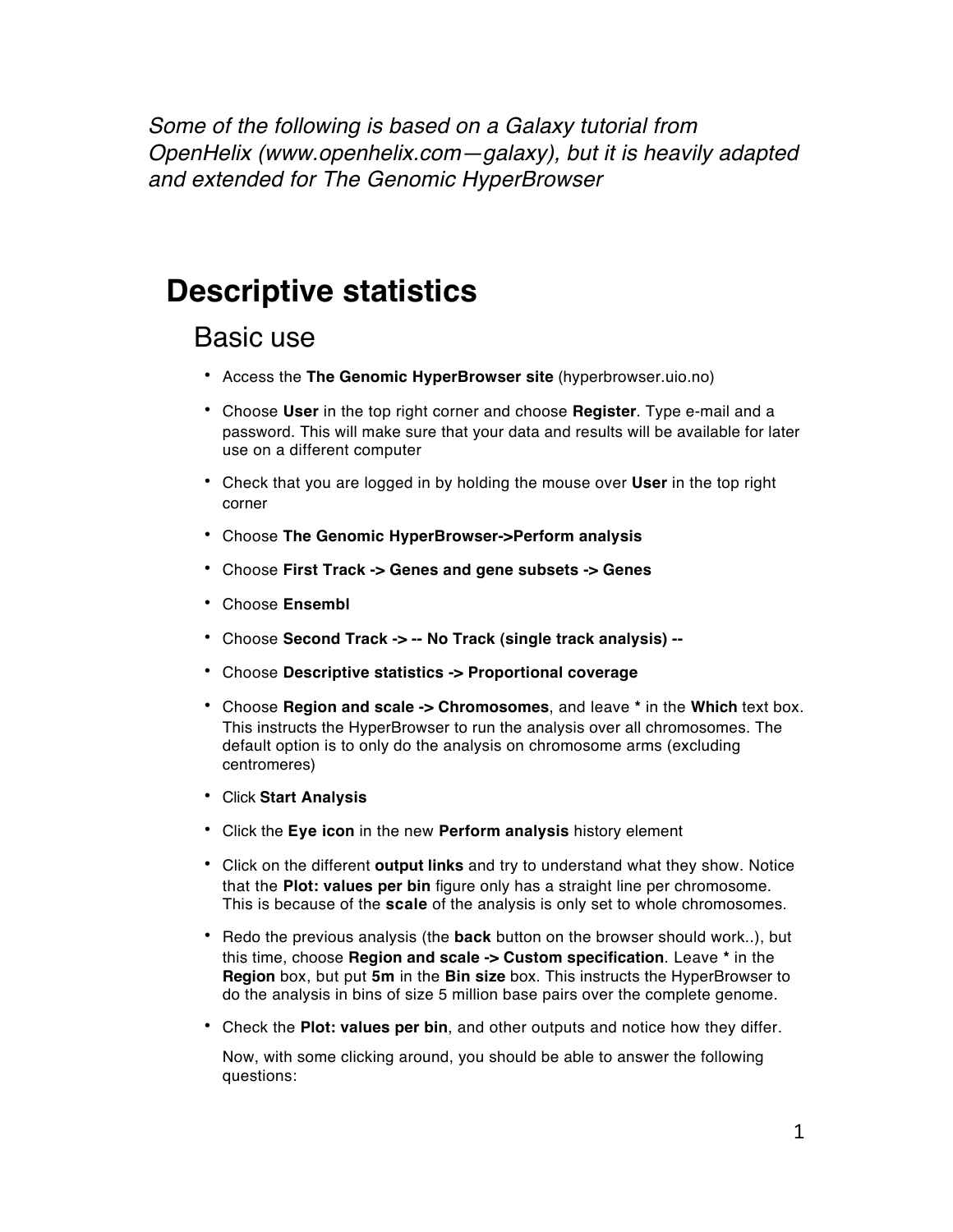- How much of the genome do **Refseq genes** cover?
- Find the basepair overlap (coverage) between **Ensembl** and **Hinxton Coverage** (notice that this is a two-track analysis). Do the same with **Vega**  and **Hinxton Coverage.** What can you conclude?
- Choose **Public tools -> Extract Track -> Genes... -> CCDS**. Choose **Chromosomes -> chr21**. Choose **Segments, any overlaps clustered**. Click **Extract track**.
- The dataset should appear as an item in your **history** on the right side
- **Click the title hyperlink** to examine the summary data
- **Click the eyeball icon** to view the data in the center panel area
- **Click the pencil icon** to be able to prepare the data set for

subsequent analyses

- Change the name to: **CCDS genes clustered (chr21)**. You should name important history elements to more easily find them later.
- Click **Save**
- Now, can you find a way to count the number of **Sequence -> Repeating elements** in the genes defined by the CCDS gene track?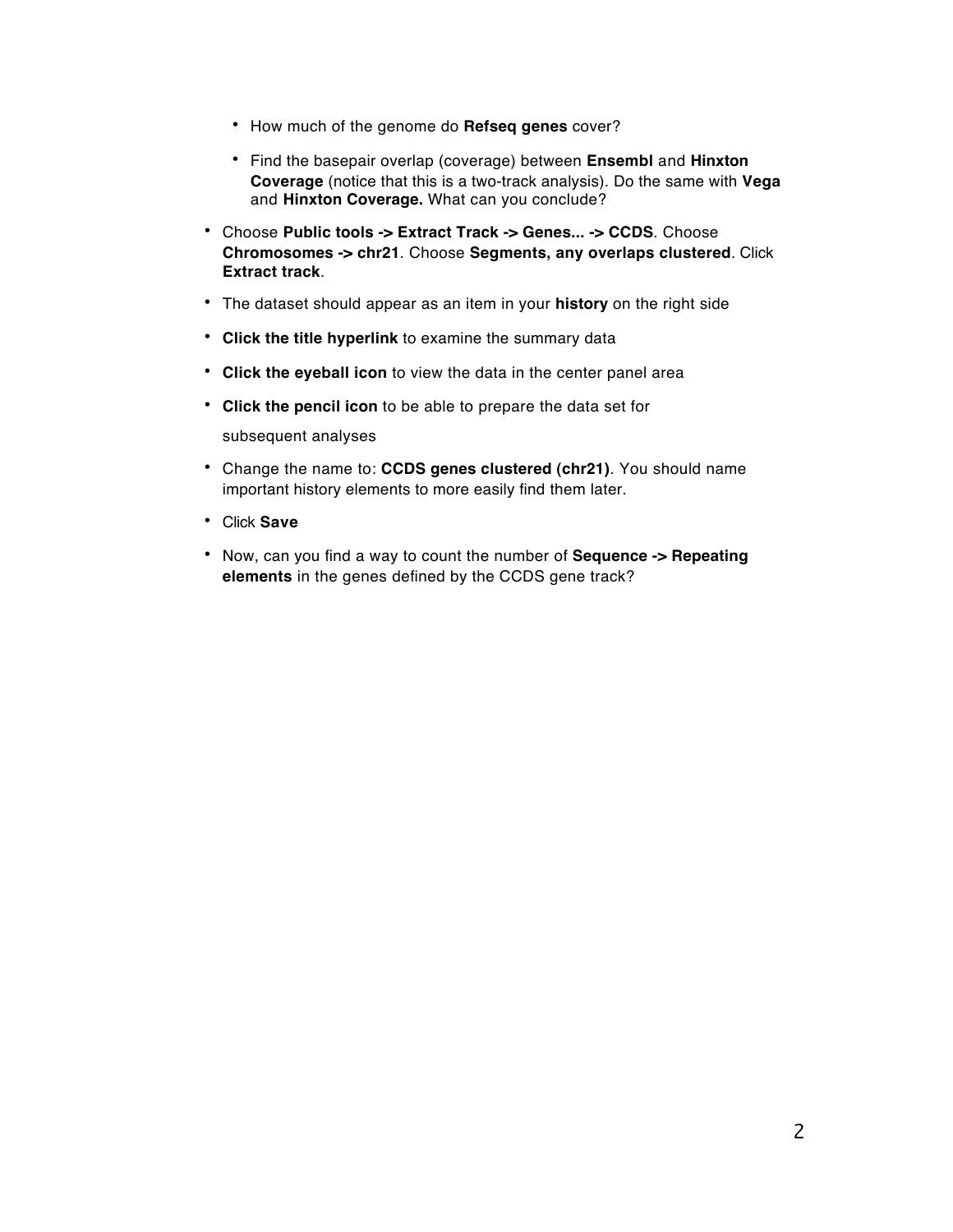## Importing custom datasets

- **Click on the "Get Data" link under "Galaxy Tools" in the left Tools area** to expand that topic and see the available data sources. **Click UCSC Main**
- On the right frame the UCSC Table Browser interface will be displayed. Make these changes to the UCSC interface:

#### **Assembly: Mar. 2006 (NCBI36/hg18)**

**In group**: **choose Variation and Repeats**, and choose **SNP(131)** as table *(other choices will be set automatically for you)*

**In region**: move radio button to **position**, and clear out the default location. **Enter BRCA1** in the text box. Click **lookup**. From the results list **choose the first BRCA1 item** at the top by clicking on it. Its position will display back in the position box

**Leave any other menu settings as default at this time**

- Move to the output format area. Leave the menu set to **"BED browser extensible data**". **Check the box for "Send output to Galaxy"**
- Open the HyperBrowser and choose **-- From history (bed, wig, customtrack) --**. Find the distribution of the length of the segments (do not cluster overlapping segments). What does this say about the contents of the SNP database?

## Scatter plot

- In this exercise, you should try to find out what to do more by yourself. Please ask questions if you are stuck.
- The goal of this exercise is to create a scatter plot of the count of **ATG** in the **sequence** on one axis and the number of **genes** on the other. Use any definition. Use **cytobands** as bins. Each bin will define a point in the scatter plot, where the coordinates are the counts of the tracks.
- Are the results surprising?